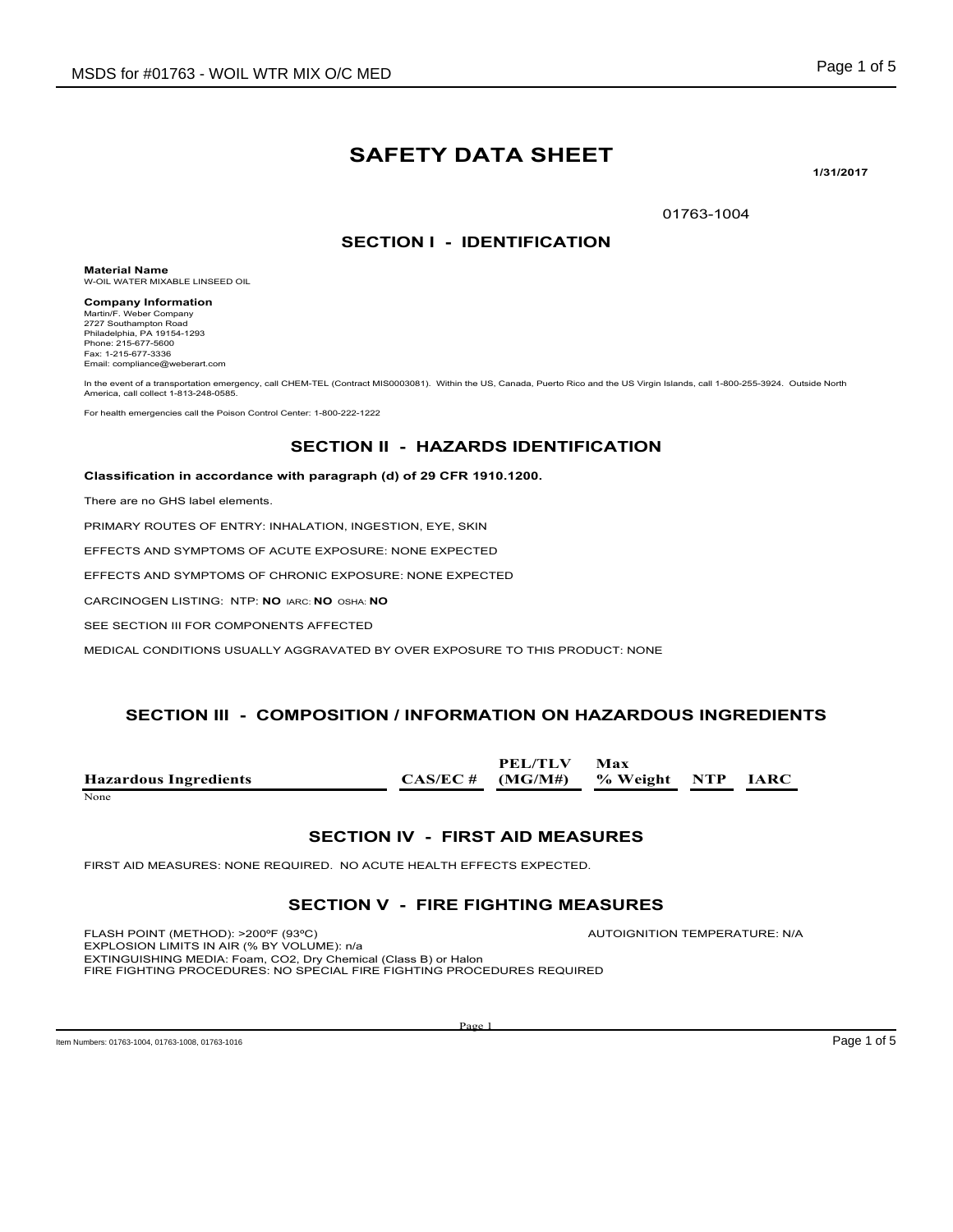UNUSUAL FIRE & EXPLOSION HAZARDS: NOT COMBUSTIBLE

# **SECTION VI - ACCIDENTAL RELEASE MEASURES**

STEPS TO BE TAKEN IN CASE A MATERIAL IS SPILLED: Clean up in accordance with all applicable regulations. Absorb spillage with noncombustible, absorbent material. For waste disposal, see Section XIII

#### **SECTION VII - HANDLING AND STORAGE**

PRECAUTIONS TO BE TAKEN DURING STORAGE AND HANDLING: Good industrial hygiene practice requires that exposure be maintained below the TLV. This is preferably achieved through the provision of adequate ventilation. When exposure cannot be adequately controlled in this way, personal respiratory protection should be employed.

#### **SECTION VIII - EXPOSURE CONTROLS / PERSONAL PROTECTION**

RESPIRATORY PROTECTION AND SPECIAL VENTILATION REQUIREMENTS: NONE REQUIRED OTHER PROTECTIVE EQUIPMENT (GLOVES, GOGGLES, ETC): NONE REQUIRED WORK/HYGIENE PRACTICES: NONE REQUIRED ENGINEERING CONTROLS: NONE REQUIRED

# **SECTION IX - PHYSICAL AND CHEMICAL PROPERTIES**

BOILING POINT: >300F (149°C) NELTING POINT: N/A VAPOR PRESSURE: n/a SPECIFIC VAPOR DENSITY (AIR=1): N/A SPECIFIC GRAVITY: 0.93

SOLUBILITY IN WATER: N/A **REACTIVITY IN WATER: NON-REACTIVE** 

# **SECTION X - STABILITY AND REACTIVITY**

HAZARDOUS POLYMERIZATION PRODUCTS: N/A STABILITY: STABLE CONDITIONS TO AVOID: N/A INCOMPATIBILITY (MATERIALS TO AVOID): N/A HAZARDOUS DECOMPOSITION PRODUCTS: N/A

# **SECTION XI - TOXICOLOGICAL INFORMATION**

ACUTE EFFECTS ASSOCIATED WITH USE OF THIS MATERIAL: NONE EXPECTED The summated LD50 is >50000 mg/kg.

This product is not considered to be a known or suspected human carcinogen by NTP, IARC or OSHA (see section III)

# **SECTION XII - ECOLOGICAL INFORMATION**

NO HARMFUL EFFECTS KNOWN OTHER THAN THOSE ASSOCIATED WITH SUSPENDED INERT SOLIDS IN WATER.

# **SECTION XIII - DISPOSAL CONSIDERATIONS**

RCRA HAZARD CLASS (40 CFR 261): THIS PRODUCT IS NOT CLASSIFIED AS A HAZARDOUS WASTE. WASTE DISPOSAL METHOD: DISPOSE OF IN ACCORDANCE WITH FEDERAL, STATE AND LOCAL REGULATIONS.

# **SECTION XIV - TRANSPORTATION INFORMATION**

U.S. D.O.T. Not classified or regulated as a hazardous material by DOT

Item Numbers: 01763-1004, 01763-1008, 01763-1016 **Page 2 of 5** Page 2 of 5

Page 2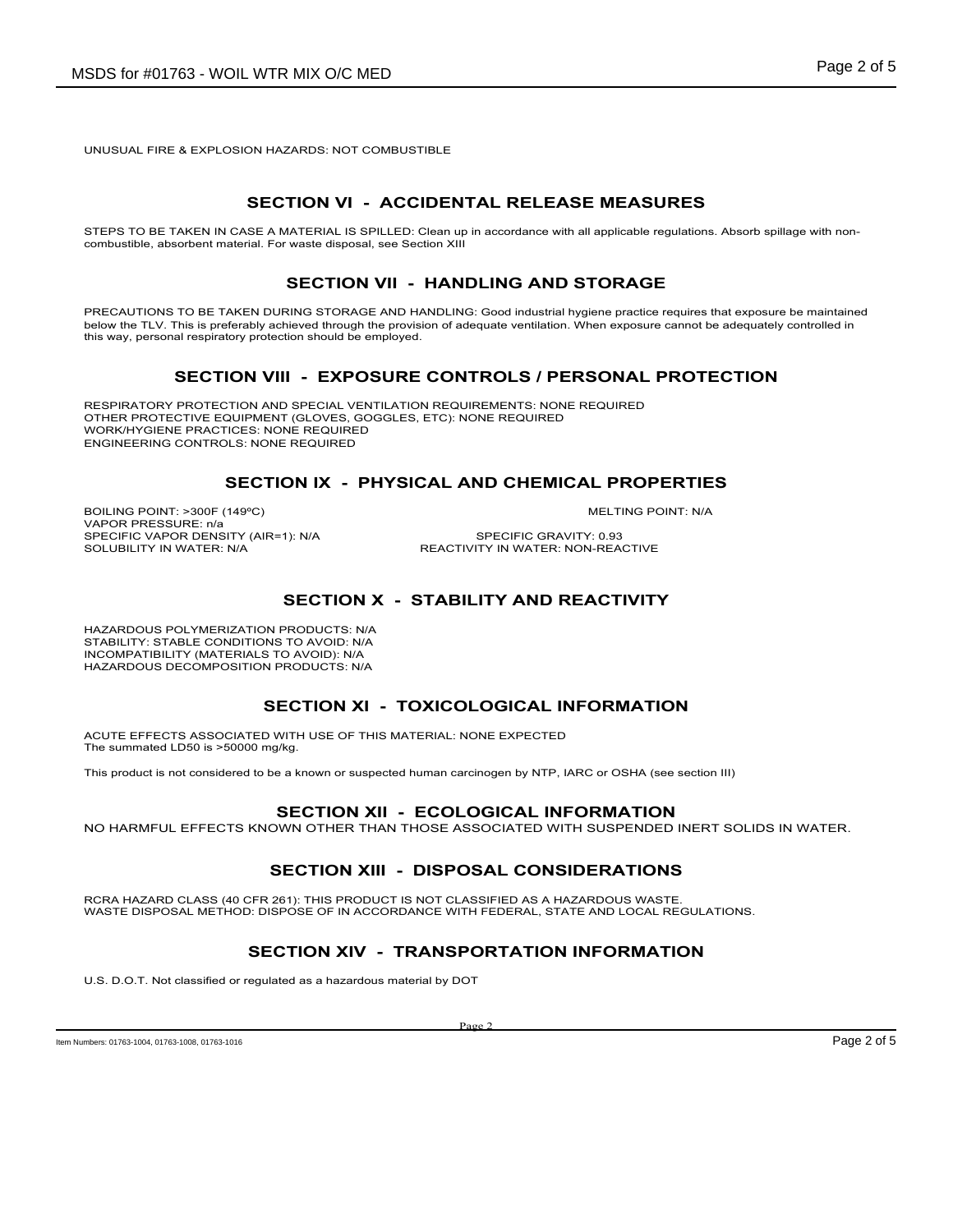#### **SECTION XV - REGULATORY INFORMATION**

CONTENTS OF THIS SDS COMPLY WITH OSHA HAZARD COMMUNICATION STANDARD 29 CFR 1910.1200

EPA SARA TITLE III CHEMICAL LISTINGS: SECTION 302.4 EXTREMELY HAZARDOUS SUBSTANCES (40 CFR 355): NONE

SECTION 313 TOXIC CHEMICALS (40 CFR 372): **NONE** 

INTERNATIONAL REGULATIONS

CANADIAN WHMIS: THIS PRODUCT IS A CONTROLLED PRODUCT UNDER CANADA'S WORKPLACE HAZARDOUS MATERIALS INFORMATION SYSTEM. IT CONTAINS THE FOLLOWING TOXIC OR HIGHLY TOXIC MATERIALS: LINOLEIC ACID LINSEED OIL

OCTYLPHENOXYPOLYETHOXYETHANOL

SUPPLEMENTAL STATE COMPLIANCE INFORMATION:

THIS PRODUCT CONTAINS THE FOLLOWING CHEMICAL(S) LISTED UNDER NEW JERSEY'S RIGHT TO KNOW PROGRAM: NONE

THIS PRODUCT CONTAINS THE FOLLOWING CHEMICAL(S) REQUIRING NOTIFICATION TO THE STATE OF WASHINGTON UNDER THEIR CHILDREN'S SAFE PRODUCTS ACT: NONE

THIS PRODUCT CONTAINS THE FOLLOWING CHEMICAL(S) LISTED IN FLORIDA'S TOXIC SUBSTANCE LIST: 2-Amino-2-methyl-1-propanol

THIS PRODUCT CONTAINS THE FOLLOWING CHEMICAL(S) LISTED IN MAINE'S PRIORITY CHEMICAL LIST: NONE

THIS PRODUCT CONTAINS THE FOLLOWING CHEMICALS CONSIDERED BY VERMONT AS BEING OF VERY HIGH CONCERN TO CHILDREN: **NONE** 

THIS PRODUCT CONTAINS THE FOLLOWING CHEMICAL(S) LISTED IN MASSACHUSETTS HAZARDOUS SUBSTANCE LIST: 2-Amino-2-methyl-1-propanol

THIS PRODUCT CONTAINS THE FOLLOWING CHEMICAL(S) LISTED ON MICHIGAN'S CRITICAL MATERIALS REGISTER: **NONE** 

THIS PRODUCT CONTAINS THE FOLLOWING CHEMICAL(S) LISTED ON MINNESOTA'S HAZARDOUS SUBSTANCES LIST: NONE

THIS PRODUCT CONTAINS THE FOLLOWING CHEMICAL(S) LISTED IN PENNSYLVANIA'S HAZARDOUS SUBSTANCES LIST: 1-Propanol, 2-amino-2-methyl-Linseed oil

Under CPSC's consumer product regulations (16CFR1500.3 and 150014), this product has the following required acute and chronic hazard labeling:

**NONE**

This adult product is certified to comply with the Consumer Product Safety Act (CPSA), the Poison Prevention Packaging Act, the Federal Hazardous Substances Act, (FHSA) and its Labeling for Hazardous Art Materials Act (LHAMA).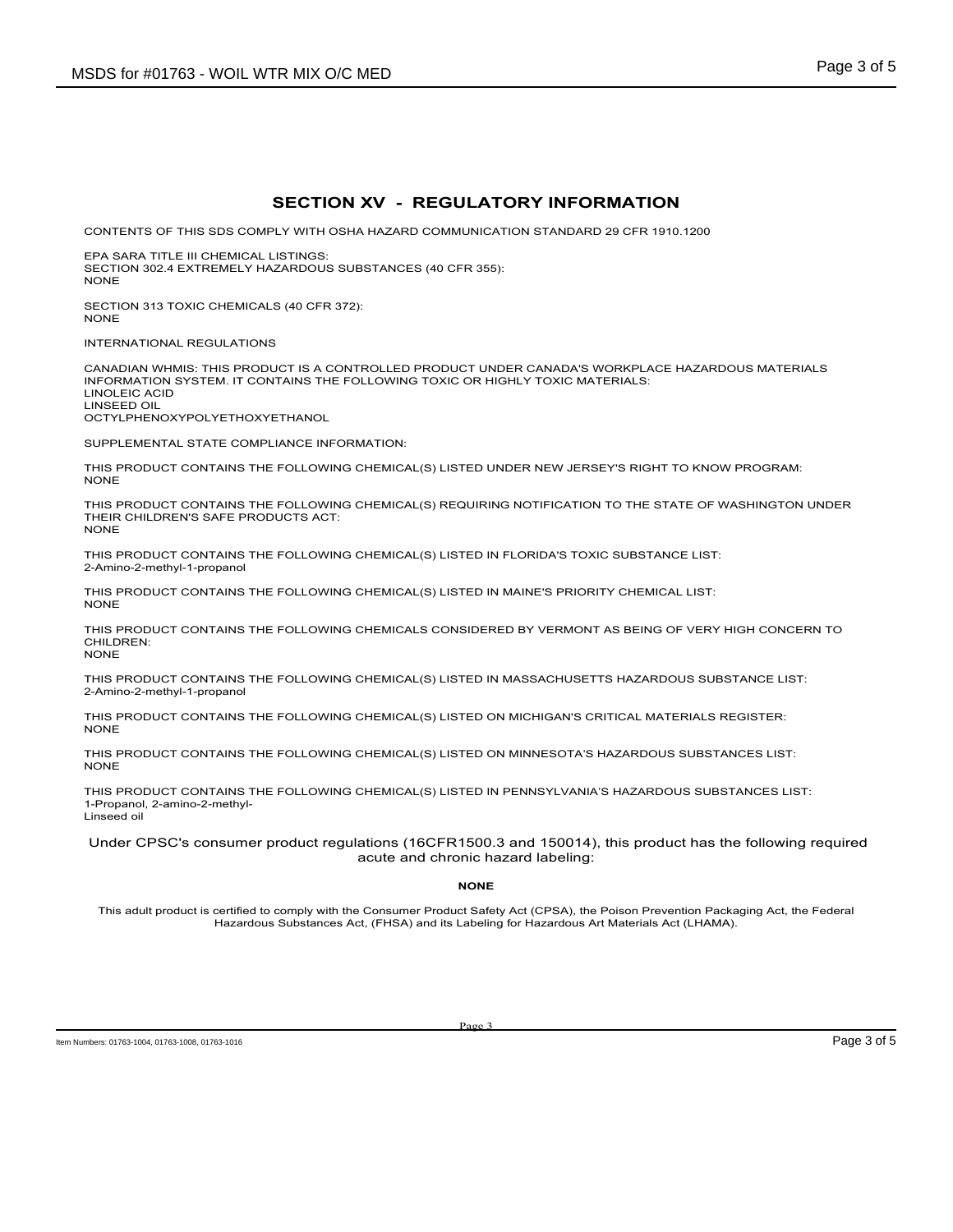# **SECTION XVI - OTHER INFORMATION**

Disclaimer: We believe the statements, technical information and recommendations contained herein are reliable, but they are given without warranty or guarantee of any kind. The information contained in this document applies to this specific material as supplied. It may not be valid for this material if it is used in combination with any other materials. It is the user's responsibility to satisfy oneself as to the suitability and completeness of this information for the user's own particular use.

**LAST REVISION DATE: 01/30/2017**

**Prepared by Duke OEM Toxicology**